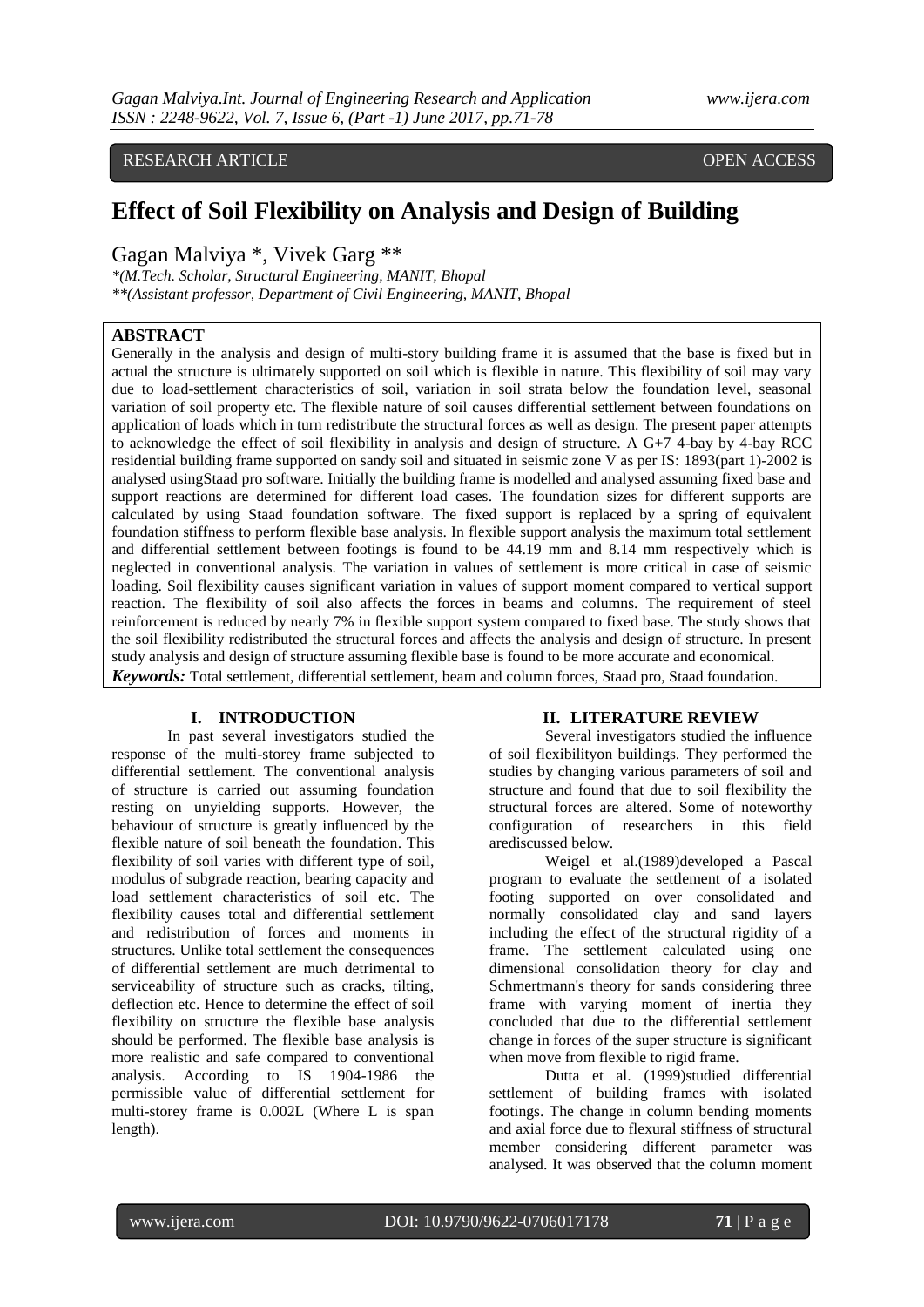in settlement condition was significantly higher as compared to no settlement condition.

Roy and Dutta(2001)investigated the change in structural behaviour of a building frame with the differential settlements of footing. It was investigated that the differential settlements among various footings result in a redistribution of the column forces, beam forces the amount of which depends on the rigidity of the structure and characteristics of the soil beneath the footings.

Fenton and Griffiths (2002)evaluated settlement below a foundation by using the finite element method. By generating and analysing multiple realizations, the statistics and density functions of total and differential settlements are estimated. They prepared the two models with single spread footing for total settlement and a pair of spread footing for the differential settlement and they concluded that the differential settlement causes more complicate variation as compare to total settlement.

Lee and Salgado (2002)evaluatedthe loadsettlement response of vertically loaded footings placed in sands using both the finite element method with a nonlinear stress-strain model and the conventional elastic approach. Calculations are made for both normally consolidated and heavily over consolidated sands with various relative densities. The value of cone penetration resistance was obtained by conpoint. The settlements are computed using CPT value.

Sneha et al. (2009)estimated the vertical and lateral displacement assuming the footing as a spring rested on variety of soils with different sub grade modulus reaction Ks. The building is analysed for different wind and seismic zones. The vertical settlement and lateral displacement are estimated for different storey buildings in which the columns are having different heights. Also calculated the behaviour of building frame supported different footing size and soil.

Jayalekshmi et al. (2009)analysed Seismic response of RC space frame building with isolated footing resting on differentstiffness layered soil. Stiffness of layered soil from very soft to stiff range is considered. The analysis of structure is performed in ANSYSsoftware. Structure is presented the effect of layer soil on natural period and base shear and concluded that the effect of soil structure interaction increases the seismic base shear.

Agrawal and Hora (2010)evaluated the effect of differential settlements on the forces in the frame members, bending moments in the foundation beam and the contact pressure distribution below the foundation beam is investigated. The nonlinear interaction analysis of a two-bay two-storey plane building frame-soil

system has been carried out. The computer programme developed in FORTRAN-90 for nonlinear interaction analysis of frame foundation beam soil system. They founded that the shear forces and bending moments in superstructure (different at different floor level) get significantly altered due to differential settlements of soil mass.

Smit (2010)performed an experiment which is designed according to British Standards and Euro code of 3D, 5-bay by 5-bay, 6 storey flat slabs RC frame with pad foundations on clay. The behaviour of the designed structure undergoing differential settlement was then analysed by means of finite element analyses. His result shows 3D deformation of the structure due to settlement and importance of soil structure stiffness ratio. He concluded that the structure forces changes due to differential settlement.

Jenifer et al. (2012)studied the effect of Soil-structure interaction on multi storeyed buildings with various foundation systems. Multi storeyed buildings with rigid and flexible foundation support subjected to seismic forces were analysed under different soil conditions like hard, medium and soft. The buildings were analysed by Response spectrum method using software STAAD Pro.As a result of this they concluded that as the base changes from rigid to flexible the changes in the forces (moments, story drift, and base shear) are more. Hence suitable foundation system considering the effect of Soil stiffness has to be adopted while designing building frames for seismic forces.

Lahri and Garg (2015) analysed various plane frames (different story and number of bay) in the Staad pro software applying a displacement load on the support and evaluated the effect of this applied load on different member of portal frame by changing various parameters such stiffness of structure, length of beam, length of column, number of bays, number of storey etc. on this basis concluded that on increasing the beam length, column height the axial force, shear force, moments are reduced whereas on increasing inertia of beam and column and number of bay the axial force, shear force and moments are increased.

# **III. PROPOSED WORK**

In the present study aRCC space frame is designed considering the effect of soil flexibility. The structure has been modelledand analysed in Staad pro and Staad foundation software. The work procedure adopted for analysis and design are as follows.

A G+7 4 bay by 4 bay RCC residential building frame supported on sandy soil and situated in seismic zone-V (as per IS: 1893-2002) as shown in fig. 1 has been modelled in Staad pro software.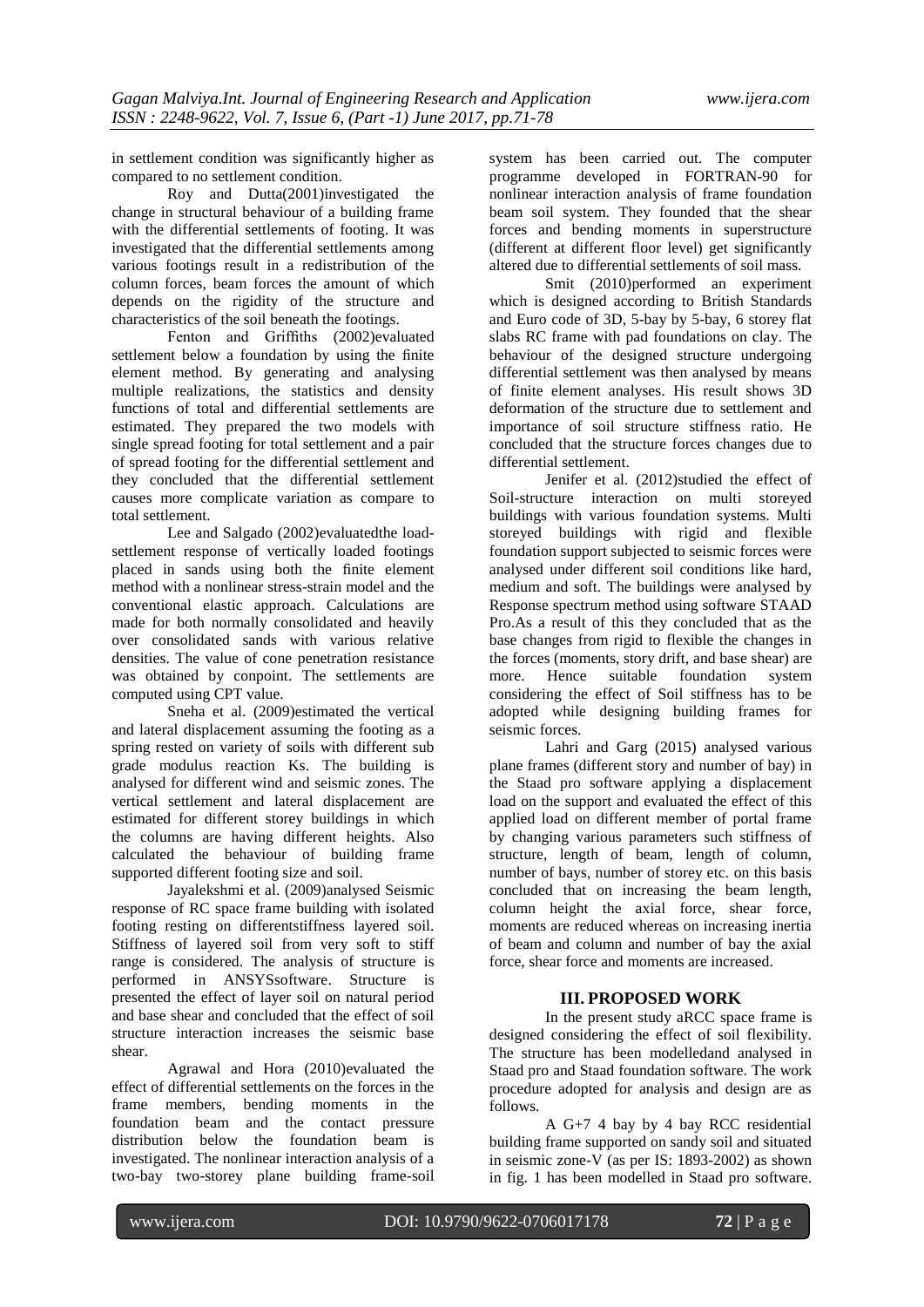The geometric properties of structure are shown in table 1. Initially the structure is assumed to be fixed at base.The structure is loaded with imposed load of  $3.5kN/m^2$  and the seismic loads are as per IS: 1893-2002. The support reactions obtained from the fixed base analysis is used to calculate the foundation size in Staad foundation software. The bearing capacity of medium sandy soil is assumed to be  $200 \text{kN/m}^2$ . The modulus of subgrade reaction (K) is assumed to be  $12000 \text{kN/m}^3$  for standard size

plate (i.e.  $0.3 \text{ m} \times 0.3 \text{ m}$ ). The values of modulus of subgrade reaction for the different size of foundation are calculated.The fixed support is then replaced by a spring of equivalent foundation stiffness to perform flexible base analysis. The total Settlement, differential settlement and support reactions of foundation column and beam forces of structure and material requirement are compared between fixed base and flexible base system.

| Description                          | Values                                 |  |  |  |
|--------------------------------------|----------------------------------------|--|--|--|
| Material                             | Concrete (M 25)                        |  |  |  |
| <b>Modulus of Elasticity</b>         | $2.17 \times 10^7$ kN/m <sup>2</sup>   |  |  |  |
| Density of Concrete                  | $23.56 \text{ kN/m}^3$                 |  |  |  |
| No. of Story                         | 8                                      |  |  |  |
| No. of Bays (Both direction)         | 4                                      |  |  |  |
| Bay width (Both direction)           | 5 <sub>m</sub>                         |  |  |  |
| Floor to Floor Height                | 3.5 <sub>m</sub>                       |  |  |  |
| <b>Foundation Below Plinth level</b> | 1.5 <sub>m</sub>                       |  |  |  |
| Size of Column                       |                                        |  |  |  |
| (Ground level to $G+3$ )             | $600 \text{ mm} \times 600 \text{ mm}$ |  |  |  |
| $(G+4 \text{ to } G+7)$              | 450 mm $\times$ 450 mm                 |  |  |  |
| Size of Beams                        | $300 \text{ mm} \times 500 \text{ mm}$ |  |  |  |
| Type of Support                      | Flexible support                       |  |  |  |
| Thickness of Outer wall              | $230$ mm                               |  |  |  |
| Thickness of Inner wall              | 130 mm                                 |  |  |  |

| Table 1 Geometric properties of structure |  |
|-------------------------------------------|--|
|-------------------------------------------|--|







www.ijera.com DOI: 10.9790/9622-0706017178 **73** | P a g e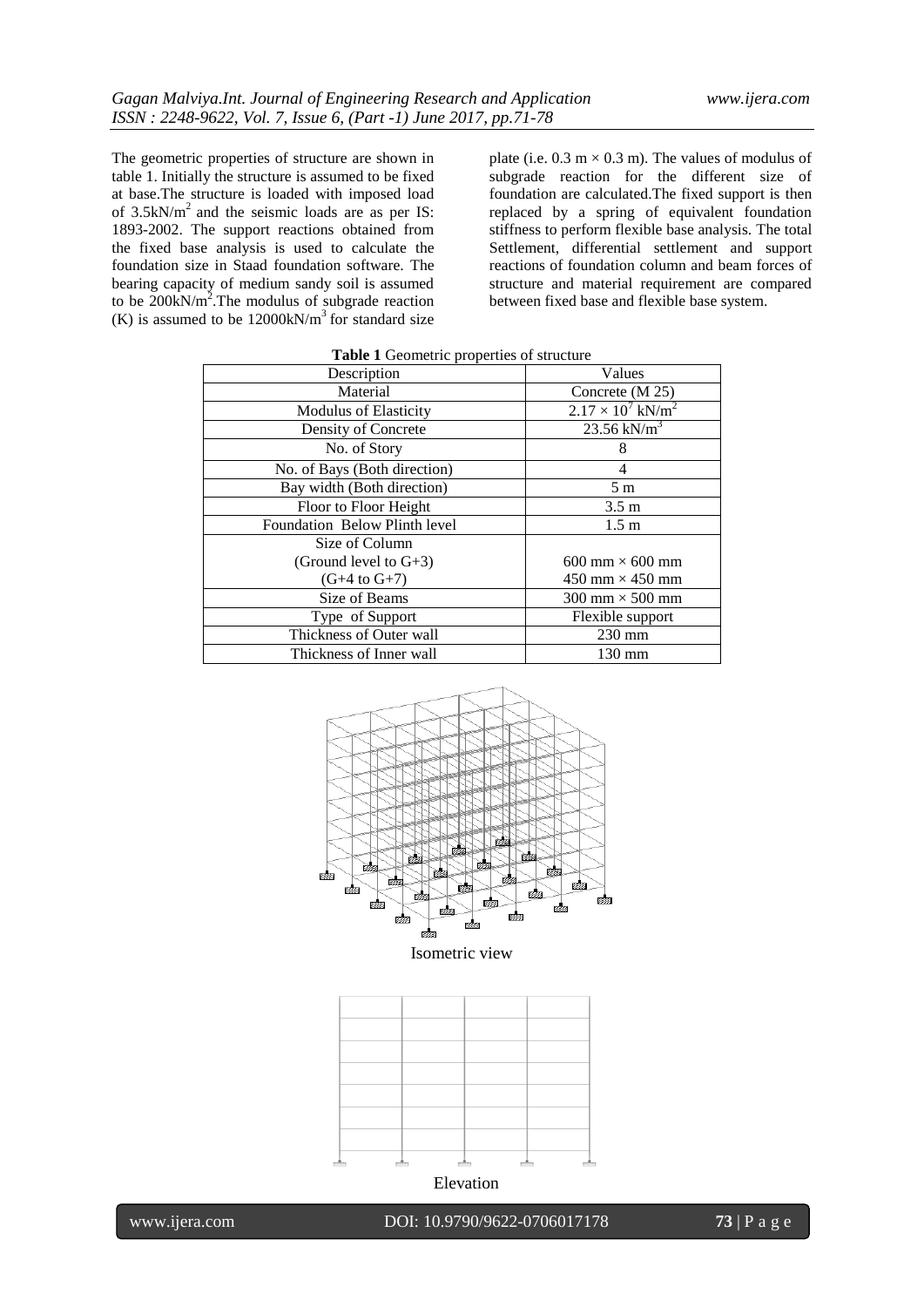

Foundation plan **Fig.1** Proposed model

# **IV. RESULTS AND DISCUSSION**

In thisstudy total and differential settlements in flexible support system are calculated. The variation of support reaction, column and beam forces and the requirement of material are also discussed forcorresponding load cases. Since the model is symmetrical about X-axis and Z-axis. The load combinations considered for analysis and design are gravity load and seismic load in positive  $\overline{X}$  direction. The results obtained are as follows.

#### **4.1 Total Settlement of Foundation**

Table 3 shows the results of total settlement obtained in gravity as well as seismic loading.Maximum and minimum values of settlements are observed as 44.19 mm and 28.05 mm which is neglectedin conventional case. The variation in values of total settlement is more in case of seismic loading.

#### **4.2 Differential Settlement of Foundation**

The magnitudes of differential settlements between the footings are calculated in both the direction (along x-direction and z-direction) in flexible support system as shown in table 4. Maximum differential settlement is observed between C1 and C2 footings (i.e. 8.14 mm) at section X-X (shown in fig.1 foundation plan) in seismic loading case.

#### **4.3 Effect of soil flexibility on Support reaction**

The comparison of support reaction between fixed and flexible support system for various load cases are shown in table 5. The soil flexibility changes critical value of vertical support reaction and support moments. The critical values of vertical support reaction are reduced whereas the critical values of torsional moment and bending moments are increased in flexible base system

compared to fixed base system. The variation in support moment is much higher than variation in vertical support reaction which signifies that the support moments are more influenced by soil flexibility.

# **4.4 Effect of Soil Flexibility on Column Forces**

The comparison of column forces between fixed and flexible support system at section X-X are shown in table 6. The effect of soil flexibility causes variation in axial force, shear force and bending moment in columns. The critical values of shear force and bending moments are found more in flexible support system compared to fixed support system. Fig. 2 shows that the flexible base analysis gives significant values of bending moment for interior columns which are negligible in fixed base analysis under gravity loading**.**

## **4.5 Effect of Soil Flexibility on Beam Forces**

Table 7 shows the comparison of beam force between fixed and flexible support system at section X-X. The soil flexibility causes significant variation in shear force and bending moments. The critical values of shear force and bending moments are found to be higher in flexible base system compared to fixed based system. The variations of bending moments in beams at section X-X are shown in fig. 2. This shows that the variation in bending moments is more at lower storey of structure compared to upper storey in gravity as well as seismic loading.

# **4.6 Effect of Soil Flexibility on Material Requirement**

Material required for fixed base and flexible base structure is shown in table 8. The table depicts that quantity of steel is approximately 7% less for flexible base system compared to fixed base system.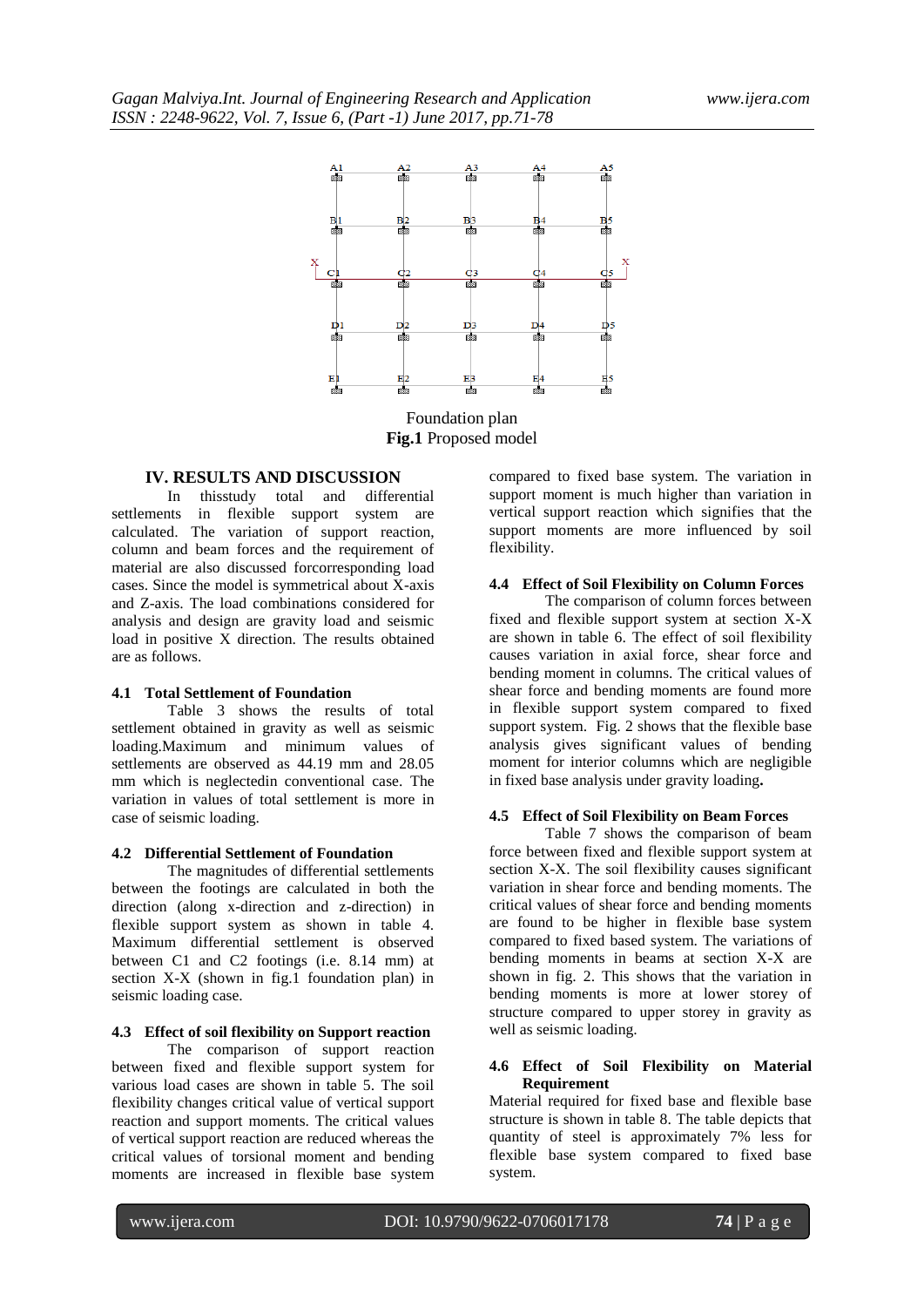| <b>Table 3</b> Vertical settlement Uy (mm) of footings resting on flexible base for different load cases |              |        |                  |                 |                 |  |  |
|----------------------------------------------------------------------------------------------------------|--------------|--------|------------------|-----------------|-----------------|--|--|
| Footing type                                                                                             | Coordinate   |        |                  | Gravity loading | Seismic loading |  |  |
|                                                                                                          | X            | Y      | Z                | $(DL+LL)$       | $(DL+LL+EQ+X)$  |  |  |
| A <sub>1</sub>                                                                                           | $\mathbf{0}$ | $-1.5$ | $\mathbf{0}$     | $-34.93$        | $-28.05$        |  |  |
| A2                                                                                                       | 5            | $-1.5$ | $\theta$         | $-37.04$        | $-35.08$        |  |  |
| A3                                                                                                       | 10           | $-1.5$ | $\boldsymbol{0}$ | $-37.69$        | $-37.69$        |  |  |
| A <sup>4</sup>                                                                                           | 15           | $-1.5$ | $\mathbf{0}$     | $-37.04$        | $-38.99$        |  |  |
| A <sub>5</sub>                                                                                           | 20           | $-1.5$ | $\boldsymbol{0}$ | $-34.93$        | $-41.80$        |  |  |
| B1                                                                                                       | $\theta$     | $-1.5$ | 5                | $-37.04$        | $-30.50$        |  |  |
| B <sub>2</sub>                                                                                           | 5            | $-1.5$ | 5                | $-40.29$        | $-38.45$        |  |  |
| B <sub>3</sub>                                                                                           | 10           | $-1.5$ | 5                | $-41.14$        | $-41.14$        |  |  |
| <b>B4</b>                                                                                                | 15           | $-1.5$ | 5                | $-40.29$        | $-42.13$        |  |  |
| B <sub>5</sub>                                                                                           | 20           | $-1.5$ | 5                | $-37.04$        | $-43.57$        |  |  |
| C <sub>1</sub>                                                                                           | $\Omega$     | $-1.5$ | 10               | $-37.69$        | $-31.19$        |  |  |
| C <sub>2</sub>                                                                                           | 5            | $-1.5$ | 10               | $-41.14$        | $-39.33$        |  |  |
| C <sub>3</sub>                                                                                           | 10           | $-1.5$ | 10               | $-42.05$        | $-42.05$        |  |  |
| C <sub>4</sub>                                                                                           | 15           | $-1.5$ | 10               | $-41.14$        | $-42.95$        |  |  |
| C <sub>5</sub>                                                                                           | 20           | $-1.5$ | 10               | $-37.69$        | $-44.19$        |  |  |

| <b>Table 3</b> Vertical settlement Uy (mm) of footings resting on flexible base for different load cases |
|----------------------------------------------------------------------------------------------------------|
|----------------------------------------------------------------------------------------------------------|

**Table 4** Differential settlement (mm) offootings resting on flexible support for different load cases

| Footing type             |                | Gravity loading          | Seismic loading |  |  |  |  |  |
|--------------------------|----------------|--------------------------|-----------------|--|--|--|--|--|
| Left                     | Right          | $(DL+LL)$                | $(DL+LL+EQ+X)$  |  |  |  |  |  |
| <b>Along X direction</b> |                |                          |                 |  |  |  |  |  |
| A <sub>1</sub>           | A <sub>2</sub> | 2.11                     | 7.03            |  |  |  |  |  |
| A2                       | A3             | 0.66                     | 2.62            |  |  |  |  |  |
| A <sub>3</sub>           | A4             | $-0.66$                  | 1.30            |  |  |  |  |  |
| A4                       | A5             | $-2.11$                  | 2.81            |  |  |  |  |  |
| B1                       | B2             | 3.26                     | 7.96            |  |  |  |  |  |
| B2                       | B <sub>3</sub> | 0.85                     | 2.69            |  |  |  |  |  |
| B <sub>3</sub>           | B4             | $-0.85$                  | 0.99            |  |  |  |  |  |
| <b>B4</b>                | B <sub>5</sub> | $-3.26$                  | 1.44            |  |  |  |  |  |
| C1                       | C2             | 3.45                     | 8.14            |  |  |  |  |  |
| C <sub>2</sub>           | C <sub>3</sub> | 0.91                     | 2.72            |  |  |  |  |  |
| C <sub>3</sub>           | C <sub>4</sub> | $-0.91$                  | 0.90            |  |  |  |  |  |
| C <sub>4</sub>           | C <sub>5</sub> | $-3.45$                  | 1.24            |  |  |  |  |  |
|                          |                | <b>Along Z direction</b> |                 |  |  |  |  |  |
| A1                       | B1             | 2.11                     | 2.45            |  |  |  |  |  |
| A2                       | B2             | 3.26                     | 3.37            |  |  |  |  |  |
| A <sub>3</sub>           | B <sub>3</sub> | 3.45                     | 3.45            |  |  |  |  |  |
| A4                       | B4             | 3.26                     | 3.14            |  |  |  |  |  |
| A <sub>5</sub>           | B <sub>5</sub> | 2.11                     | 1.77            |  |  |  |  |  |
| B1                       | C1             | 0.66                     | 0.70            |  |  |  |  |  |
| B <sub>2</sub>           | C2             | 0.85                     | 0.88            |  |  |  |  |  |
| B <sub>3</sub>           | C <sub>3</sub> | 0.91                     | 0.91            |  |  |  |  |  |
| <b>B4</b>                | C4             | 0.85                     | 0.82            |  |  |  |  |  |
| B <sub>5</sub>           | C <sub>5</sub> | 0.66                     | 0.62            |  |  |  |  |  |

Note: -ve sign indicate that left footing settlement is more than that of right footing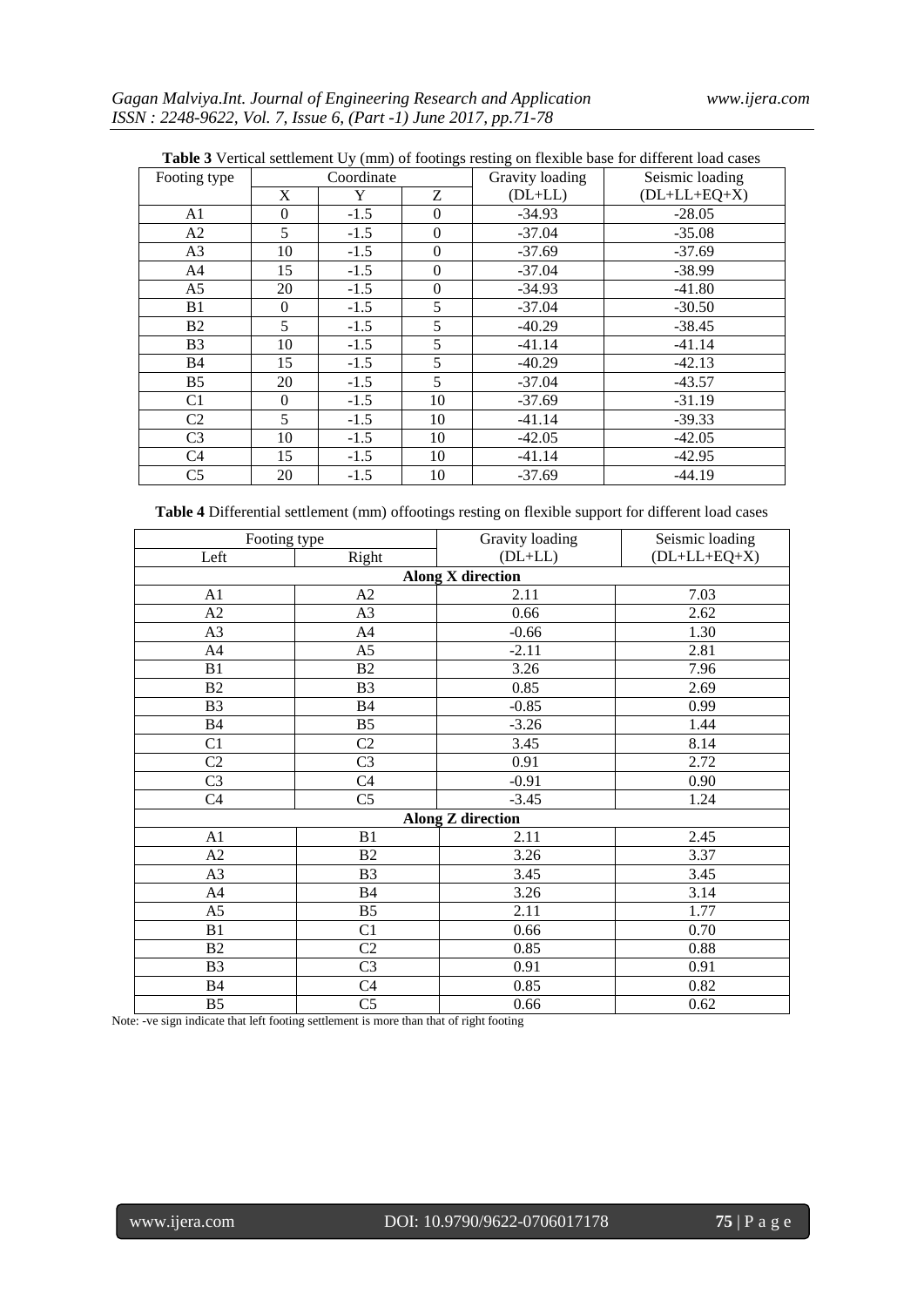| <b>Thore Comparisonor support reaction section frencie and fined suse</b> specific |        |                   |            |                   |               |          |             |                                    |             |           |
|------------------------------------------------------------------------------------|--------|-------------------|------------|-------------------|---------------|----------|-------------|------------------------------------|-------------|-----------|
| Limits<br>Load case                                                                |        | <b>Fixed base</b> |            |                   | Flexible base |          |             | Ratio (Flexible base / Fixed base) |             |           |
|                                                                                    |        | Fy1               | Mx1        | Mz1               | Fv2           | Mx2      | Mz2         | Fv2/Fv1                            | Mx2/Mx1     | Mz2/Mz1   |
| $1.5DL+1.5LL$                                                                      | Min to | 1896.71 to        | $-9.62$ to | $-9.62$ to $9.62$ | 2151.67 to    | $-12.95$ | $-12.07$ to | $0.94$ to                          | **          | **        |
|                                                                                    | Max    | 3616.00           | 9.62       |                   | 3498.88       | to12.95  | 12.07       | 1.13                               |             |           |
| $1.2$ DL+1.2LL+1.2                                                                 | Min to | 1077.19 to        | $-7.70$    | $249.32$ to       | 1382.42 to    | $-10.36$ | 296.86 to   | $0.89$ to                          | $-53.17$ to | $1.18$ to |
| $EO+X$                                                                             | Max    | 2892.80           | to 7.70    | 287.36            | 2859.21       | to 10.36 | 352.47      | 1.28                               | 63.16       | 1.25      |
| $1.5$ DL+ $1.5$ EO+X                                                               | Min to | 1136.87 to        | $-7.51$ to | 313.04 to         | 1390.59 to    | $-8.40$  | 373.26 to   | 0.89                               | $-2.58$ to  | $1.18$ to |
|                                                                                    | Max    | 2875.29           | 7.51       | 357.36            | 2856.26       | to 8.40  | 438.72      | to 1.2                             | 8.69        | 1.25      |
| $0.9$ DL+1.5 EQ+X                                                                  | Min to | 462.04 to         | $-4.56$    | 316.00 to         | 664.89 to     | $-5.15$  | 376.15 to   | $0.85$ to                          | $-2.79$     | $1.18$ to |
|                                                                                    | Max    | 1959.72           | to 4.56    | 357.15            | 1895.69       | to 5.15  | 438.72      | 1.44                               | to8.85      | 1.25      |

#### **Table 5** Comparisonof support reaction between flexible and fixed base system

Fy- Vertical Support Reaction (kN)

Mx- Torsional Moment (kN-m)

Mz- Bending Moment (kN-m)

# **Table 6** Comparison of column forces between flexible and fixed base system at section X-X

| Load case            | Limits | Fixed base    |              | Flexible base |               |                 | Ratio (Flexible base / Fixed base) |           |            |            |
|----------------------|--------|---------------|--------------|---------------|---------------|-----------------|------------------------------------|-----------|------------|------------|
|                      |        | FX1           | FY1          | Mz1           | FX2           | FY <sub>2</sub> | Mz2                                | FX2/FX1   | FY2/FY1    | Mz2/Mz1    |
| $1.5DL+1.5LL$        | Min to | $-3587.38$ to | $-38.85$ to  | $-74.84$ to   | $-3470.25$ to | $-60.62$ to     | $-116.39$ to                       | $0.95$ to | $1.44$ to  | $1.25$ to  |
|                      | Max    | 3616.00       | 38.85        | 74.84         | 3498.88       | 60.62           | 116.39                             | 1.31      | 29.42      | 40.51      |
| $1.2$ DL+1.2LL+1.2   | Min to | $-2869.90$ to | $-132.45$ to | $-152.36$ to  | $-2836.30$ to | $-154.84$ to    | $-242.31$ to                       | $0.91$ to | $-0.57$ to | **         |
| $EO+X$               | Max    | 2892.80       | 132.45       | 297.75        | 2859.21       | 154.84          | 352.47                             | 1.41      | 2.55       |            |
| $1.5$ DL+ $1.5$ EO+X | Min to | $-2846.66$ to | $-164.10$ to | $-192.55$ to  | $-2827.63$ to | $-181.27$ to    | $-286.13$ to                       | $0.89$ to | $0.48$ to  | $-0.34$ to |
|                      | Max    | 2875.29       | 164.10       | 371.79        | 2856.26       | 181.27          | 438.72                             | 1.10      | 2.27       | 5.31       |
| $0.9$ DL+1.5 EO+X    | Min to | $-1942.54$ to | $-163.49$ to | $-185.77$ to  | $-1878.51$ to | $-181.27$ to    | $-272.99$ to                       | $0.85$ to | $0.70$ to  | $-1.35$ to |
|                      | Max    | 1959.72       | 163.49       | 371.50        | 1895.69       | 181.27          | 438.72                             | 1.16      | 5.32       | 1.90       |

Fx- Axial Force (kN) Fy- Shear Force (kN)

Mz- Bending Moment (kN-m)

# **Table 7** Comparison of beam forces between flexible and fixed base system at section X-X

| Load case                        | Limits     |                      | <b>Fixed</b> base    |                      | Flexible base         | Ratio (Flexible base / Fixed base) |                   |  |
|----------------------------------|------------|----------------------|----------------------|----------------------|-----------------------|------------------------------------|-------------------|--|
|                                  |            | FY1                  | MZ1                  | FY2                  | MZ <sub>2</sub>       | FY2/FY1                            | MZ2/MZ1           |  |
| $1.5$ DL $+1.5$ LL               | Min to Max | 48.27 to 121.08      | $-117.88$ to 117.88  | 19.25 to 148.07      | $-187.79$ to $187.79$ | 0.40 to 1.58                       | $-0.88$ to $2.70$ |  |
| $1.2$ DL+ $1.2$ LL+<br>$1.2EO+X$ | Min to Max | $-1.20$ to 183.08    | $-315.04$ to 13.65   | $-8.35$ to $195.70$  | $-347.18$ to $70.18$  | 家家                                 | $-3.67$ to 24.51  |  |
| $1.5$ DL+ $1.5$ EO+X             | Min to Max | $-25.97$ to 194.54   | $-356.35$ to 14.30   | $-37.40$ to $205.97$ | $-382.03$ to $41.75$  | $-78.45$ to $14.13$                | $-1.33$ to 5.17   |  |
| $0.9$ DL+1.5 EO+X                | Min to Max | $-59.04$ to $160.18$ | $-324.18$ to $-4.58$ | $-69.82$ to 170.97   | -348.08 to 15.53      | $-0.66$ to 2.35                    | $-1.40$ to 3.35   |  |

Fy- Shear Force (kN)

Mz- Bending Moment (kN-m)

Note:- \*\*shows insignificant values,+ve moment value indicates hogging moment, -ve moment value indicates sagging moment



**Gravity Loading** 

Seismic Loading (1.2DL+1.2LL+1.2EQ+X)

Fig.3 Bending moment diagram at section X-X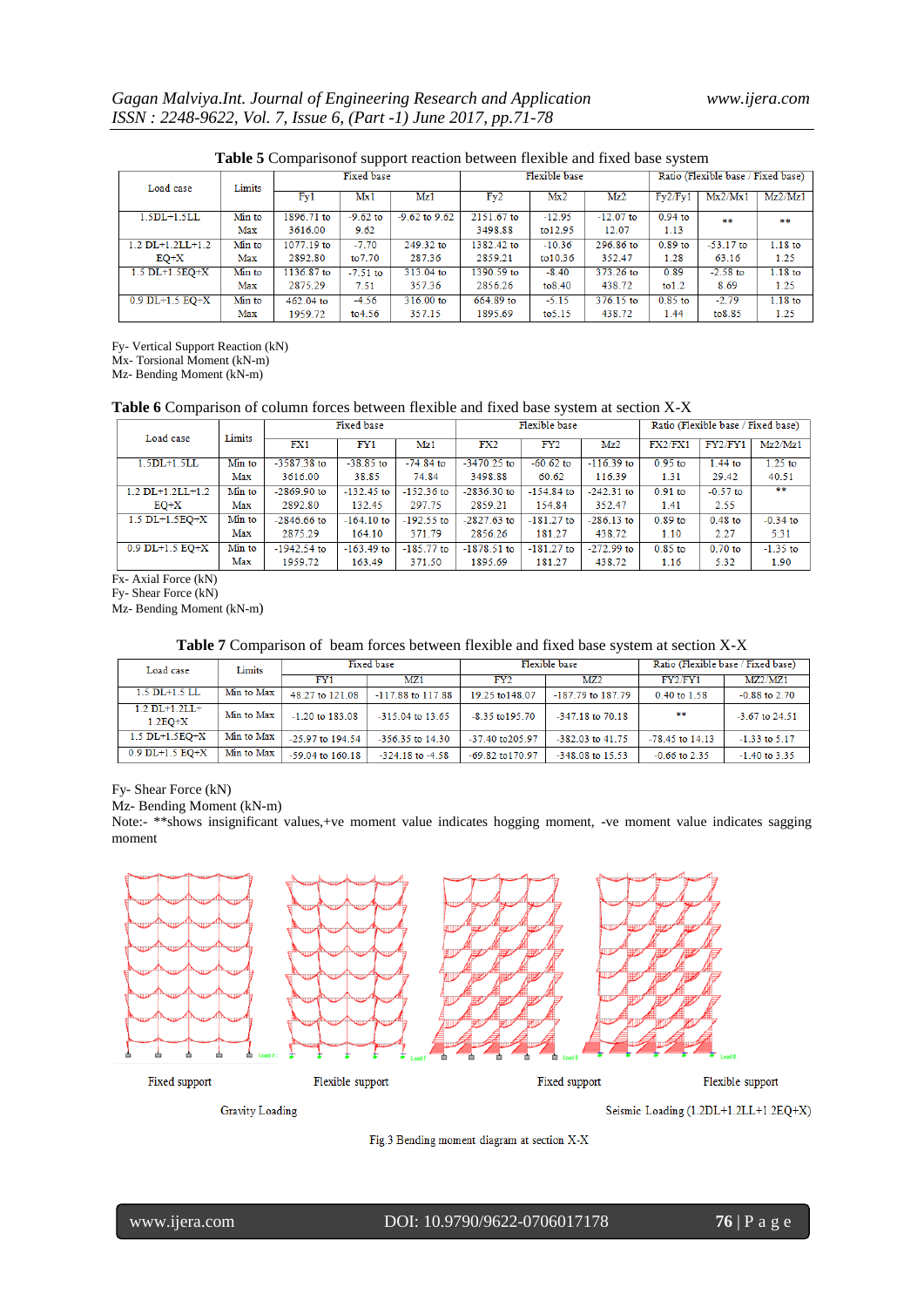| <b>Table 8</b> Comparison of material quantities between flexible and fixed base system |                   |                   |                                                    |  |  |  |
|-----------------------------------------------------------------------------------------|-------------------|-------------------|----------------------------------------------------|--|--|--|
| Material                                                                                | Fixed base        | Flexible base     | <b>Remarks</b>                                     |  |  |  |
|                                                                                         | system            | system            |                                                    |  |  |  |
| Concrete                                                                                | $419 \text{ m}^3$ | $419 \text{ m}^3$ | Quantity of steel is approximately 7% less for     |  |  |  |
| Steel                                                                                   | 451 quintal       | 420 quintal       | flexible base system compared to fixed base system |  |  |  |

**Table 8** Comparison of material quantities between flexible and fixed base system

#### **V. CONCLUSION**

A G+7 RCC space frame is analysed in Staad pro software considering the effect of soil flexibility. The soil flexibility causes settlementsof foundations, change in support reactions, redistribution of forces in beam and column and also affects the requirement of reinforcement for design. The following points have been concluded as a result of present work:

- a) The maximum values of total settlement and differential settlement are obtained 44.19 mm and 8.14 mm respectively in flexible support case which is neglected in the conventional analysis. The values of total and differential settlements arefound more criticalin seismic loading compared to gravity loading.
- b) Significant variation in support reaction is observed due to the flexibility of soil. The flexibility of soil affects the critical value of support moment and vertical support reaction. The variation insupport moments are found more compared to variation invertical support reaction.
- c) The soil flexibility causes redistribution of axial force, shear force and bending moment in columns. The variation in critical values of shear force and bending moment is found more compared to axial force. Flexible base analysis gives significant values of bending moment for interior columns which are negligible in fixed base analysis under gravity loading.
- d) The soil flexibility causes redistribution of shear force and bending moment in beams. The critical values of shear force and bending moment in flexible base system is found more compared to fixed base system. The variations in bending moment is found more in lower storey compared to upper storey of structure.
- e) Approximately 7% lesser steel is required for flexible support system compared to fixed support system due to the redistribution of forces. In present case analysis and design of structure assuming flexible base is found to be more accurate and economical also.

# **REFERENCES**

[1] T. A. Weigel, K. J. Ott and D. J. Hagerty, Load Redistribution in Frame with Settling Footings, *Journal of Computing in Civil Engineering, Vol. 3, No.1,*1989, 75-92.

- [2] S. C. Dutta, A. Maiti and D. Moitra, Effect of Soil-structure Interactions on Column Moment of Building Frames, *Journal of the Institution of Engineers, Vol. 80,*2001, 1-7.
- [3] R. Roy and S. C. Dutta, Differential Settlement among Isolated Footings of Building Frames: The Problem, Its Estimation and Possible Measures, *International Journal of Applied Mechanics and Engineering, Vol. 6, No. 1,*2001, 165- 186.
- [4] J. Lee and R. Salgado Estimation of Footing Settlement in Sand, *The International Journal of Geomechanics Vol. 2, No.1,* 2002, 1–28.
- [5] I. L. Sneha, K. V. G. D. Balajiand, P. C. Kumar, Study on Vertical Settlement and Lateral Displacement in Different Types of Soils,*International Journal of Engineering and Technical Research*, *Vol. 2, No. 9,*2009, 107-111.
- [6] B.R. Jayalekshmi, Katta. Venkataramana and R. Shivashankar, Seismic, Response of Space Frames with Isolated Footing on Layered Soil,*International Journal of Earth .R Sciences and Engineering Vol. 2, No. 1,*2009, 68-72.
- [7] R. Agrawal and M. S. Hora, Effect of Differential Settlements on Nonlinear Interaction Behaviour of Plane Frame-Soil,*ARPN Journal of Engineering and Applied Science, Vol. 5, No. 7,* 2010, 75-87.
- [8] R. M. J. Priyanka, N. Anand and S. Justin, Studies on Soil Structure Interaction of Multi Storeyed Buildings with Rigid And Flexible Foundation, *International Journal of Emerging Technology and Advanced Engineering, Vol. 2, No. 12,*2012, 111-118.
- [9] A. Lahri and V. Garg, Effect of Differential Settlement on Frame Forces - A Parametric Study, *International Journal of Research in Engineering and Technology Vol. 4, No. 9,*2015, 454-464.
- [10] Smit G. *The behaviour of Modern Flexible Framed Structures undergoing Differential Settlement*, *(Ph.D. thesis) University of Southampton, England,*2010
- [11] IS 8009 (Part-1): 1976. *Indian Standard Code for Practice for Calculation of Settlement of Foundation*, Bureau of Indian Standard, New Delhi.